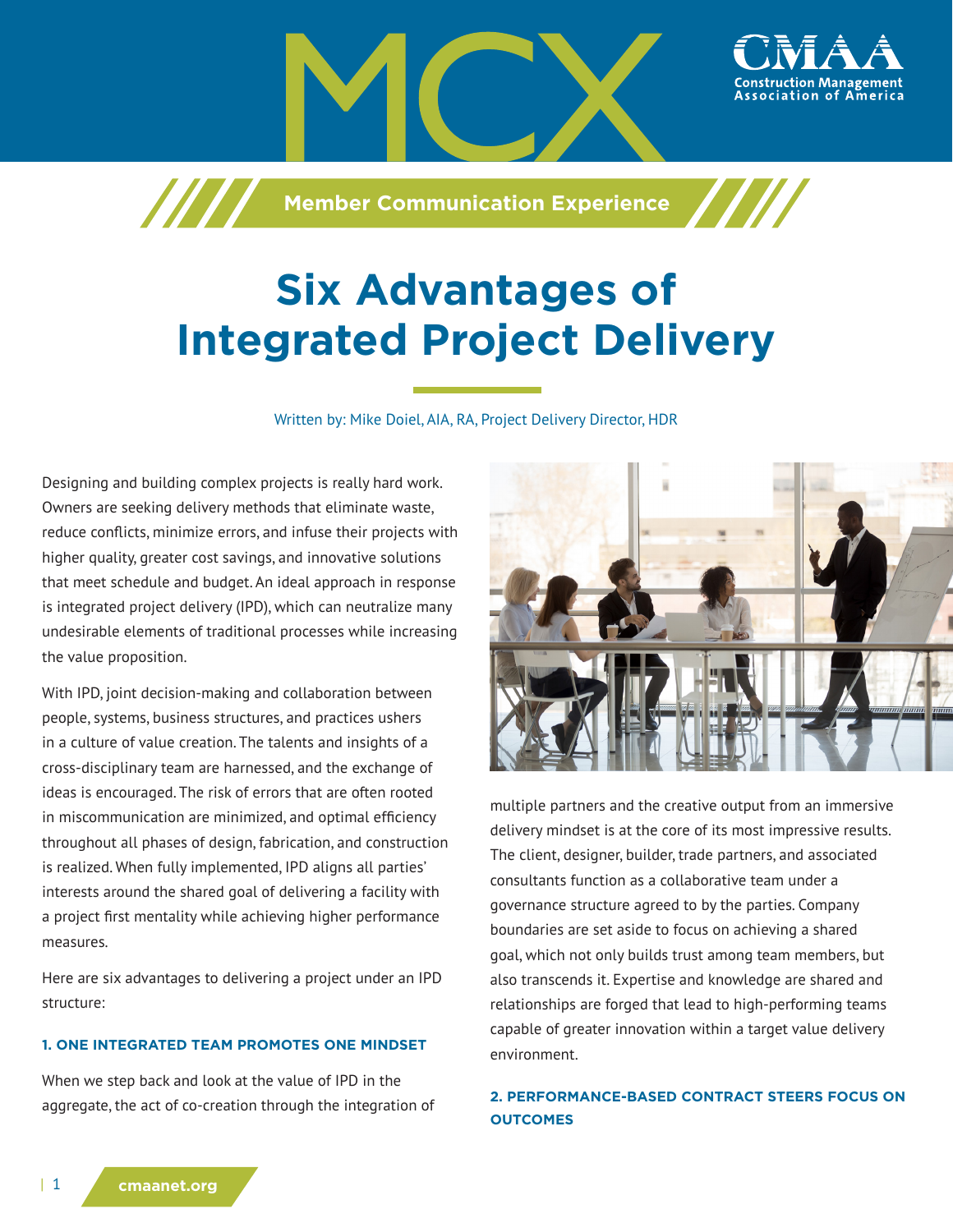Members of the IPD team sign a prime agreement, where they typically place 100% of their profit at risk until key performance indicators are achieved. This means everyone either fails together or succeeds together, steering the partners' attitudes toward a focus on outcomes and sharing responsibility for each decision that is made through design and construction.

# **3. COLLABORATION SUPPORTS AN ENHANCED SCHEDULE**

An enhanced schedule is frequently cited as key to the business case for deployment of IPD. This is supported by data that demonstrates projects are three times more likely to be completed ahead of schedule versus other procurement methods. When all partners are working together, they understand one another's needs to complete their aspect of the project and collaborate to schedule in the best possible way to accomplish their collective goals and stay on course.

### **4. TARGET VALUE DELIVERY CREATES BUDGETARY BENEFITS**

A key process component of IPD, target value delivery, is supported by data that demonstrates projects are twice as likely to be completed under budget versus other procurement methods. Every party that signs on to the IPD agreement is incentivized to achieve a final cost lower than the Target Value Price. This mutual "skin in the game" ethos drives innovation, teamwork, and a project first focus. For example, designers can make material choices based on both quality and constructability by working in tandem with contractors and trades as one team with a singular budgetary goal.

#### **5. INNOVATION IS REWARDED**

Incentivizing team members to explore and implement opportunities in advancing lean methodologies that optimize design and construction outcomes leads to deep collaboration on integrated project teams. When working together, the best ideas are brought to the forefront and analyzed from multiple perspectives to discover new ways to design and build that are within budget while meeting client needs for novel solutions.

#### **6. GREATEST VALUE GOES TO THE PROJECT**

Goals and objectives are achieved when agreeing to a projectfirst mentality and abiding by the tenets of trust, teamwork, and transparency. Our experience working within IPD teams has shown that teams grow and evolve by empathizing with each team member's unique role and having the humility to keep an open mind toward any situation. The result is most often a high-performing team of experts who can confidently approach any challenge imposed.